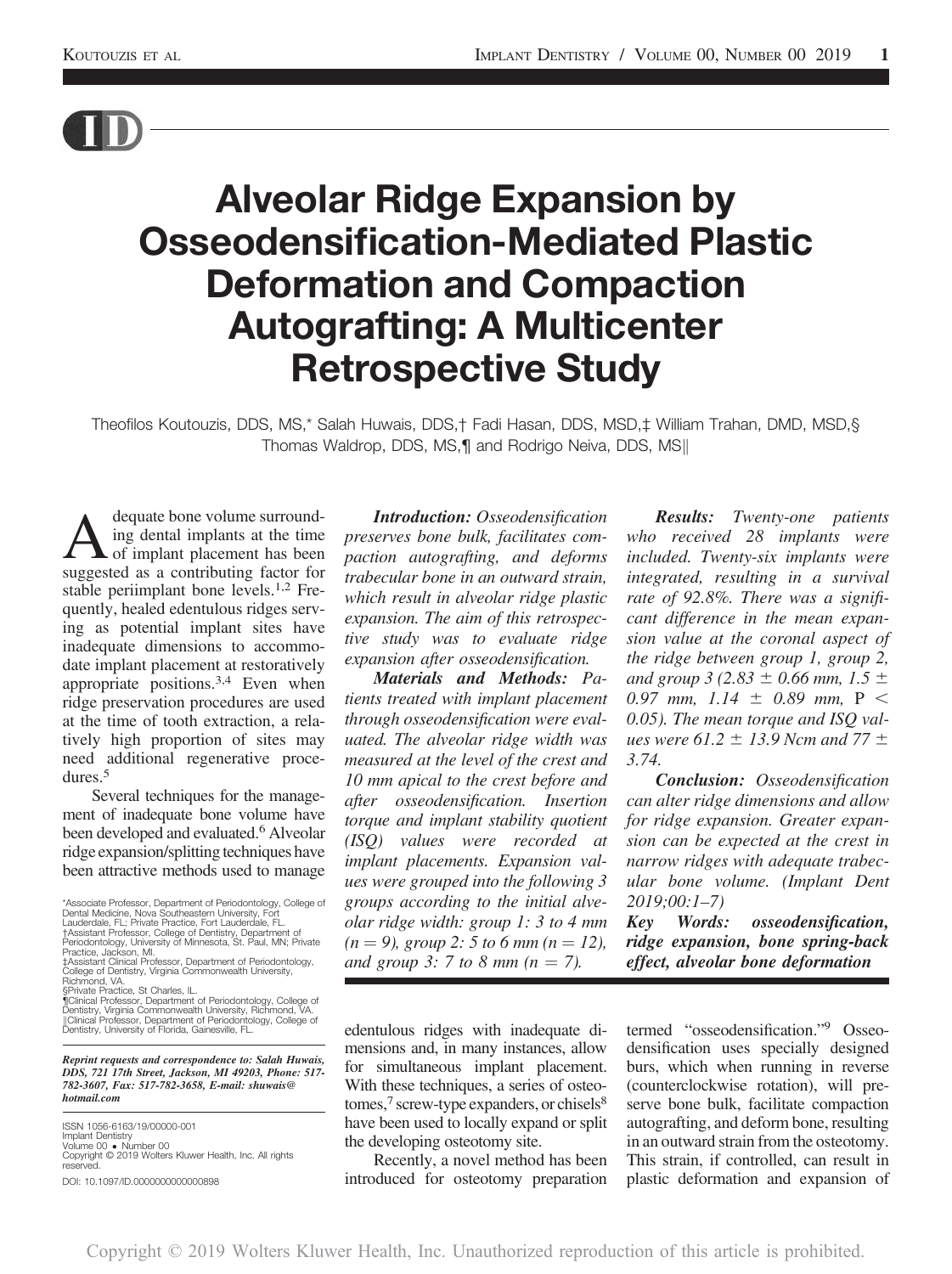the alveolar bone. An elastic rebound and a spring-back effect were documented as a result of osseodensification.9 Thus, after implant placement, the rebound of bone on the implant surface may increase the immediate to early bone-to-implant contact during healing, allowing for the autografted bone particulate to be held firmly against the implant. This improves the implant primary stability and potentially maintains higher stability values throughout the healing process.<sup>9-12</sup>

Another potentially beneficial effect of using osseodensification for osteotomy preparation is compaction autografting of bone. Fragments of preserved autogenous bone are pushed apically and laterally due to the counterclockwise motion of the bur.<sup>9</sup> This autogenous compacted graft within the osteotomy not only provides increased mechanical primary stability against the implant but can also serve as nucleation for vital new bone formation surrounding the implant.  $10-12$  This dually enhances the total implant stability during the early healing stage.10–<sup>12</sup>

The theoretical expansion of bone width dimensions during osteotomy

creation with the osseodensification burs could allow for the reduction in surgical steps traditionally associated with guided bone regeneration (GBR) procedures, and for increased bone dimensions around the implant, as well as possible simultaneous GBR procedures with implant placement.

Thus, this study aims to evaluate the immediate ridge expansion values after the osseodensification method and the resulting implant primary stability.

## MATERIALS AND METHODS

This study was designed as a retrospective multicenter case series. Patients who were treated with implant placement through osseodensification instrumentation for teeth replacement, between April 2014 and August 2015, were included from 4 treatment centers (Dept. of Periodontology at the University of Florida, Gainesville, FL, USA; Dept. of Periodontology at Virginia Commonwealth University, Richmond, VA, USA; private practice in Fort Lauderdale, FL, USA; and private practice in Jackson, MI, USA). All patients had to be in good general health and treatment planned for implant placement in a healed ridge. Operators followed standardized existing surgical and routine data collection protocols. These data included age, sex, implant location, smoking habits, intraoperative or postoperative complications, the presence of systemic disease, implant diameter and length, and radiographical analysis. The main outcome variable was the immediate alveolar ridge width changes after instrumentation. This retrospective analysis was observed in full accordance with the World Medical Association Declaration of Helsinki. All patients signed a consent form. The patients' specific files and data were kept confidential. The extracted data were assigned a random case number. The patients' initials were not used as case identifiers.

## Surgical Technique

The implants used in the current study were obtained from a single manufacturer (Tapered Screw-Vent; Zimmer Biomet Dental, Palm Beach Gardens, FL).

On flap elevation and before osteotomy preparation, the alveolar ridge width was measured with standardized micro Castroviejo bone calipers at the



Fig. 1. Osseodensification burs were used in small increments of width increase. Small increasing width increments allow for controlled plastic deformation of bone tissue.

Copyright © 2019 Wolters Kluwer Health, Inc. Unauthorized reproduction of this article is prohibited.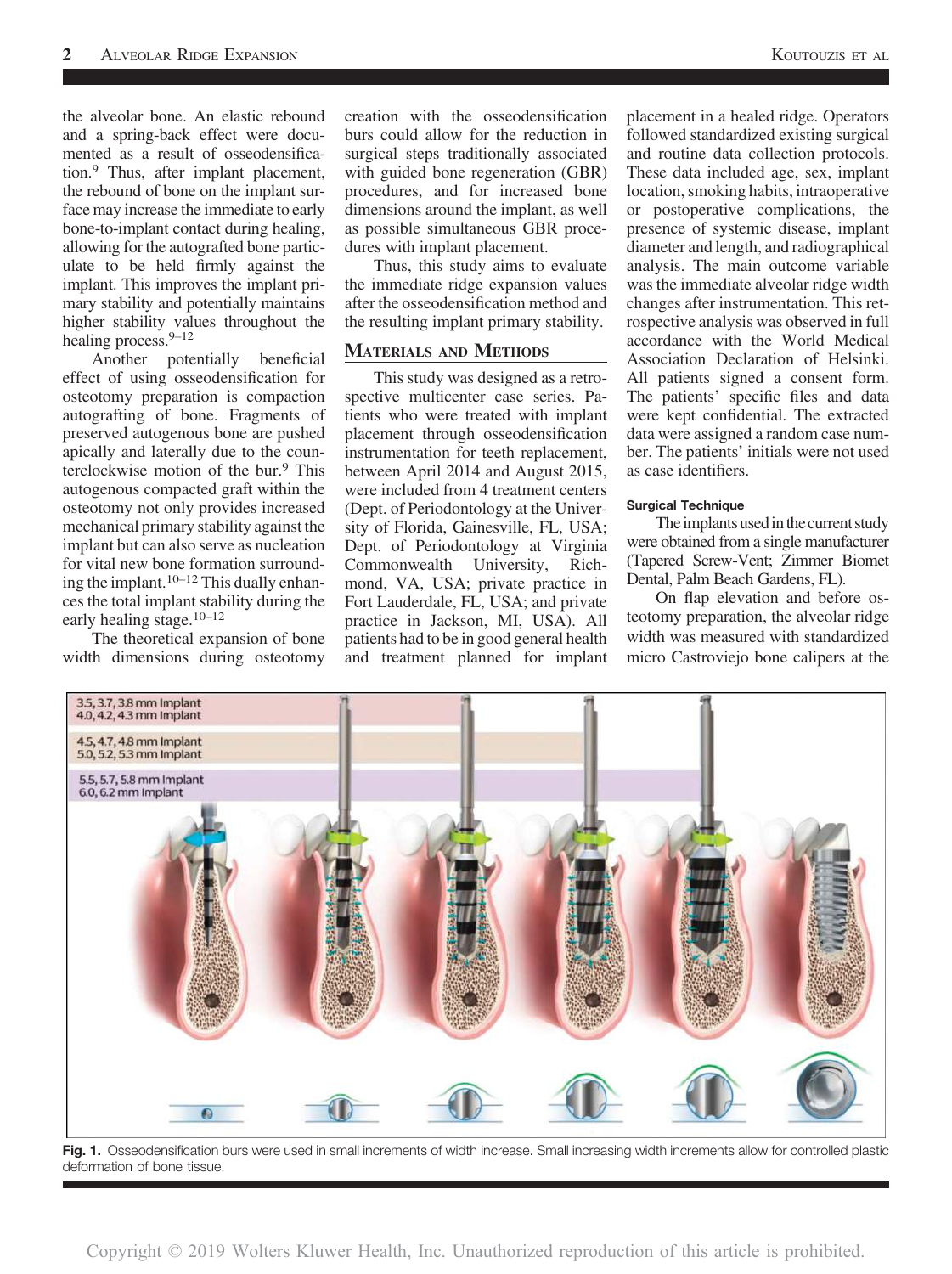level of the crest and 10 mm apical from the crest. Osteotomy preparation began with 1.5-mm pilot osteotomy followed with osseodensification burs (Versah, LLC, Jackson, MI) in counterclockwise rotation at 900 to 1200 RPM with irrigation and with small increasing width increments (Fig. 1), and according to the manufacturing recommended protocol [\(www.versah.com\)](http://www.versah.com). Immediately after the osteotomy preparation and before the implant placement, ridge width measurements were repeated. Implant diameter was selected to be equal or slightly wider (up to 0.7 mm wider) than the initial ridge width. After implant installation, additional hard and soft tissue grafting was performed when

the resulting buccal bone thickness was less than 2 mm. When necessary, a 1 stage or 2-stage treatment protocol was performed based on the preference and clinical judgment of the operator. A representative clinical case is shown in Figure 2.

#### Implant Stability Assessment

At the time of the implant placement, the insertion torque was recorded with a manual torque device. Implant stability quotient (ISQ) values were measured with a resonance frequency analysis system (Ostell, Gothenburg, Sweden). For 16 implants, ISQ values were recorded again at 3 and 6 weeks during routine follow-up visits.

#### Statistical Analysis

For a description of the data, the mean values and SDs were calculated. The primary outcome variable was the immediate actual change in alveolar ridge width after osteotomy preparation with osseodensification burs. Following data collection, the authors created 3 group samples according to the initial alveolar ridge width as follows: group 1: 3 to 4 mm ( $n = 9$ ), group 2: 5 to 6 mm  $(n = 12)$ , and group 3: 7 to 8 mm  $(n = 12)$ 7). Comparisons of alveolar ridge width changes between different groups were performed with the Student-Newman-Keuls test (analysis of variance). A P value of  $\leq$  0.05 was considered statistically significant.



Fig. 2. A, Initial case presentation. Clinical occlusal view depicting a deficient ridge in area # 6. B–D, Ridge width measurements were done directly with bone calipers. Clinical occlusal view of the alveolar ridge width measurement at the crest. Ridge width measurement at 10 mm apical to the crest, before osteotomy preparation. E–G, Clinical view of the alveolar ridge width measurement at the coronal aspect of the ridge as well as at 10 mm apical to the crest with bone calipers, after osteotomy preparation with osseodensification burs. H, Clinical view of 3.7/ 13 mm implant was placed in 3-mm initial ridge width, after adequate ridge expansion with adequate insertion torque and ISQ value. Osseodensification will provide adequate expansion to place the implant within autogenous bony walls. I, Clinical palatal view of the site after bone and soft tissue grafts were done in the buccal before primary flap closure. Hard and soft tissue thickness is needed for long-term stability.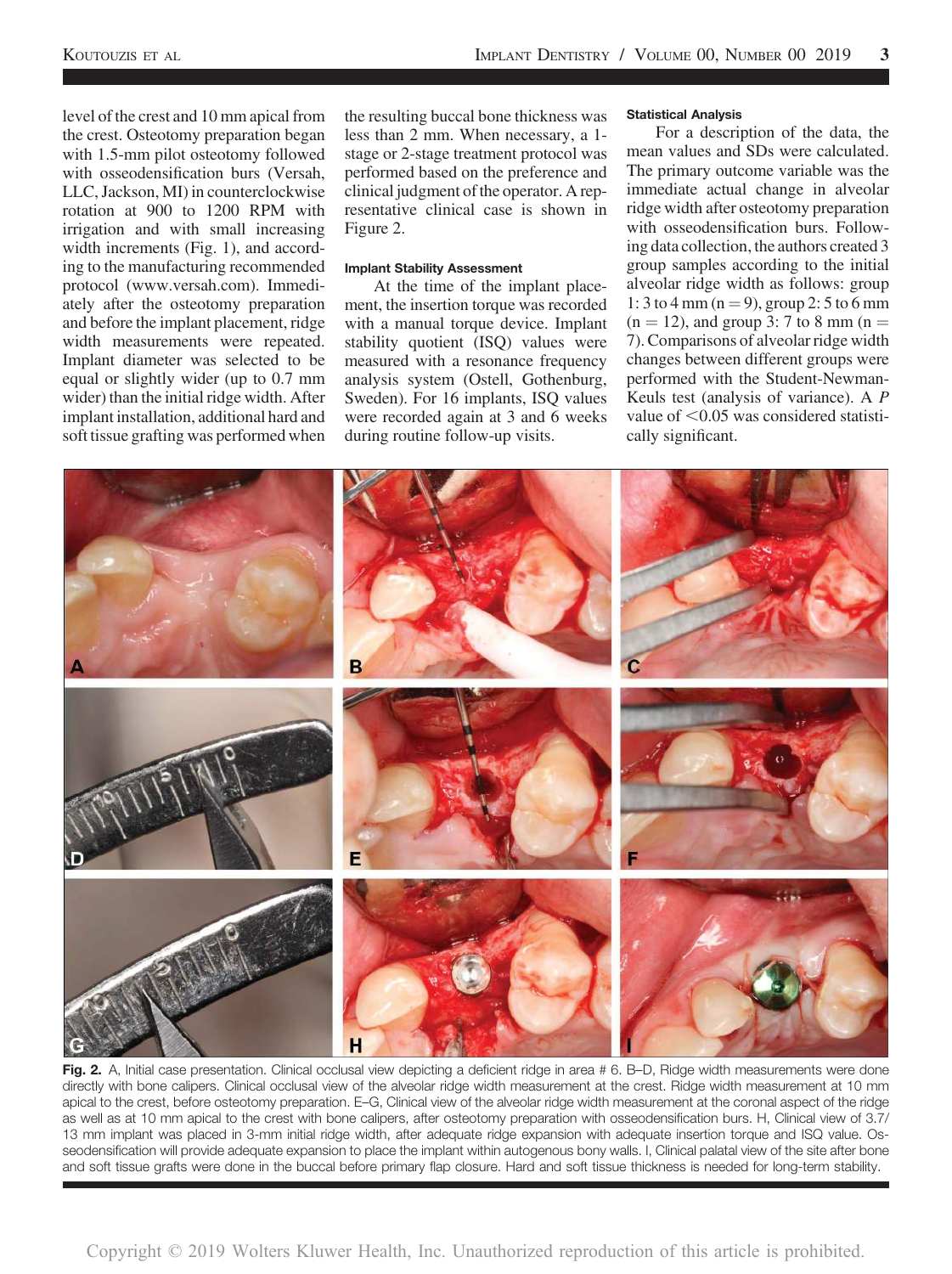| Table 1. Mean Alveolar Ridge Width Before and After Osteotomy Preparation in Millimeter |                                              |            |                              |            |                            |            |
|-----------------------------------------------------------------------------------------|----------------------------------------------|------------|------------------------------|------------|----------------------------|------------|
|                                                                                         | Mean Alveolar Ridge Width in Millimeter (SD) |            |                              |            |                            |            |
|                                                                                         | Group 1: 3–4 mm ( $n = 9$ )                  |            | Group 2: 5–6 mm ( $n = 12$ ) |            | Group 3:7–8 mm ( $n = 7$ ) |            |
|                                                                                         | Coronal                                      | Apical     | Coronal                      | Apical     | Coronal                    | Apical     |
| Preexpansion                                                                            | 3.55(0.46)                                   | 7.66(1.41) | 5.37(0.43)                   | 7.58(0.73) | 7.07(0.53)                 | 8.14(1.67) |
| Postexpansion                                                                           | 6.38(0.82)                                   | 8.66(1.11) | 6.87(0.85)                   | 8.45(1.92) | 8.2(2.46)                  | 9.28(1.11) |
| Expansion value                                                                         | $2.83(0.66)$ <sup>*</sup>                    | 1.0(0.70)  | $1.5(0.97)$ *                | 0.87(0.90) | $1.14(0.89)$ <sup>+</sup>  | 1.14(1.06) |
| % of expansion                                                                          | 75                                           | 13         | 27                           | 14         |                            |            |

There was a significant difference in the mean expansion value between groups 1, 2, and 3. The most significant expansion was evident in the (3–4 mm) group.  $*P < 0.05$  group 1 versus group 2 ANOVA with Bonferroni corrections.

 $+P < 0.05$  group 1 versus group 3 ANOVA with Bonferroni corrections. ANOVA, analysis of variance.

# **RESULTS**

A total of 21 patients, 12 women and 9 men, who have received 28 implants simultaneously with ridge expansion through osseodensification, were included. Patients' average age was  $53.7 \pm 12.4$  years, with a range of 28–80 years. Fifteen and 13 implants were placed in the maxilla and mandible, respectively. Twenty-six of the 28 implants survived and were successfully restored, resulting in a survival rate of 92.8%. Two implants failed, both at the 2-week post-op and both were in the mandible. Sites that failed were the right lower canine and second lower right premolar. At the lower right canine site, the initial ridge width was 5.5 mm at the crest and 6 mm at the base (10 mm apical to the crest); the resulting ridge expansion at the crest and apex was 1.5 and 1.0 mm, respectively. The

torque and ISQ values at insertion were 60 Ncm and 70 ISQ. Importantly, at the time of implant installation, the buccal plate suffered from microfractures. For the lower right second premolar site, the initial ridge width measured 8 mm at the crest and 7 mm at the base (10 mm apical to the crest), and the resulting ridge expansion at the crest and apex was 1.0 and 0.0 mm, respectively. The insertion torque and ISQ values at placement were 80 Ncm and 79 ISQ. It was noted that both these sites had alveolar ridge geometry with a crest width that is relatively equal to the base width.

The overall mean initial width at the crest was  $5.2 \pm 1.4$  mm, and the width at 10 mm apical to the crest was 7.8  $\pm$  1.9 mm. After using the osseodensification method, the mean width of the bone at the crest was 7.1  $\pm$ 1.0 mm, and at 10 mm apical to the crest





was  $8.7 \pm 1.5$  mm. The resulting mean expansions at the crest and at 10 mm apically were 1.8  $\pm$  1.1 mm and 0.9  $\pm$ 0.8 mm, respectively. The mean torque value at insertion was  $61.2 \pm 13.9$  Ncm, and the mean ISQ value at insertion was  $77 \pm 3.74$  ISQ. For implants with ISQ values measured at weeks 3 and 6, the mean values were  $71.3 \pm 3.29$  ISQ and  $75.3 \pm 3.88$  ISQ, respectively.

The results of the dimensional changes for the 3 groups are illustrated in Table 1. There was a significant difference in the mean expansion value at the coronal aspect of the ridge between group 1 (3–4 mm ridge) and group 2 (5– 6 mm ridge)  $2.83 \pm 0.66$  mm versus 1.5  $\pm$  0.97 mm,  $P < 0.05$ , and between group 1 (3–4 mm ridge) and group 3  $(7–8 \text{ mm ridge})$  2.83  $\pm$  0.66 mm versus  $1.14 \pm 0.89$  mm,  $P < 0.05$ , as illustrated in Figure 3. There was no significant difference in the mean expansion value at the apical aspect between all groups, as illustrated in Figure 4.

Overall, the expansion in ridge dimensions was higher in the crestal region. Among the subdivided groups, the ridge dimensional percentage increase was greatest in group 1 (3– 4 mm ridge) 75% expansion, followed by group 2 (5–6 mm ridge) 27% and lowest in group 3 (7–8 mm ridge) 17% expansion.

## **DISCUSSION**

The results of this study demonstrated that changes occur in alveolar ridge dimensions when using osseodensification. The greatest ridge expansion occurred at the crest in sites with adequate trabecular bone volume and when the ridge was initially 3–4 mm (Figure 5). Several factors may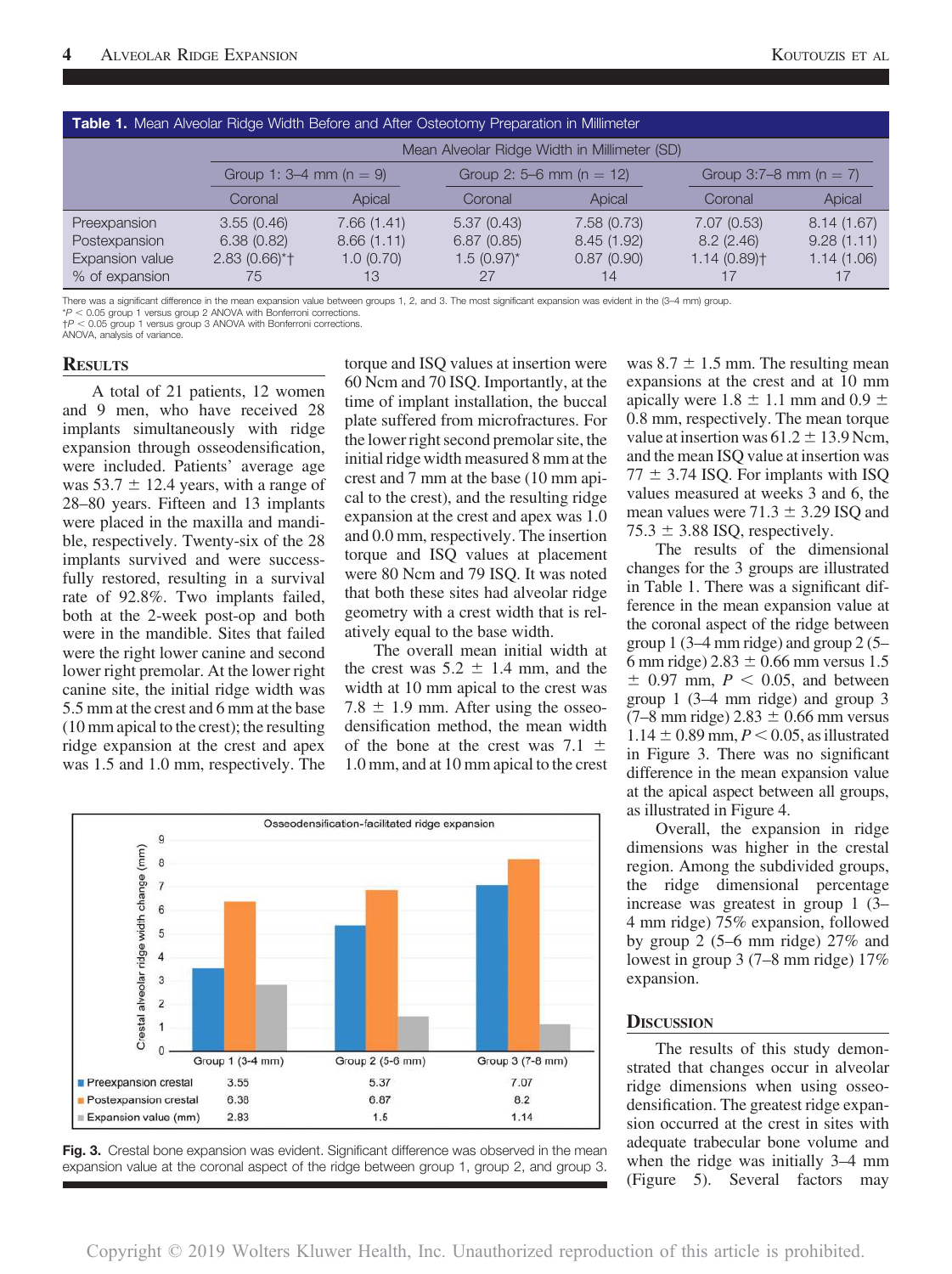



explain the finding of greater crestal region expansion in comparison with the apical area of the osteotomy. Apically, the bone tapers out often resulting in more trabecular spaces to absorb the expansion strain without significant dimensional change and for the autografted particles to settle. By contrast, the crestal region may have relatively less trabecular spaces, which results in a limited ability to absorb the expansion strain applied by the densifying bur. Thus, resulting in more plastic deformation of the trabecular layer as long as the cortical layer surrounding it is sufficiently thin to allow for the physical expansion. In a histological study performed by Trisi et al,  $10$  it was demonstrated that sites with sufficient trabecular bone thickness prepared with osseodensification burs will plastically deform and outwardly expand, thus expanding the thin cortical bone layer with it. The density and the thickness of the cortical bone layer in relation to the trabecular bone volume is critical and dictates the plastic deformation and the expansion range. Crestal regions with higher proportions of cortical bone and lower volume of trabecular bone are less likely to undergo low plastic deformation and are more likely to fracture rather than expand.

The tapered shape of the densifying bur may also be another factor accounting

for greater expansion of the crestal region compared with the apical region. The apical region is prepared with the narrower portion of the densifying bur and the crestal region with the wider portion of the bur. This results in greater strain at the crest. One issue that may arise is the possibility of crestal cortical bone microfracturing in sites with limited trabecular bone volume. Once the bone microfractures, a longer healing phase is required. If most of the implant stability is dependent on bone that has microfractures, then the turnover may result in an unstable failing implant.<sup>13</sup> It was observed that the minimum ridge width required for predictable plastic expansion through osseodensification is a 4-mm ridge with thicker trabecular bone volume surrounded by thinner cortical layers (Figure 5). More plastic expansion may occur in sites with a higher trabecular to cortical bone ratio.

Adequate diagnosis of bone volume, composition, structure, and clinical judgment must be used when using osseodensification-facilitated ridge expansion. The haptic feedback of the densifying burs with small increment expansion should be used to prevent excessive apical pressure. If macrofractures are noted or suspected, then tissue contour grafting is recommended, and 2-stage healing may be required.



Fig. 5. Cone-beam computed tomography cross-section view depicting an example of the recommended minimum ridge for plastic expansion with osseodensification: 4-mm width with  $\geq$  mm trabecular bone core and 1-mm cortical plate thickness.

The hammered osteotome technique for ridge expansion is designed to plastically deform cortical and trabecular bone through the bone condensation method, resulting in a denser expanded osteotomy with more bone against the implant.<sup>7</sup> Osteotomy preparation with the osteotome technique also has the potential of creating microfractures.14 Many studies demonstrating microfractures and implant failures with high torque values have obtained these torque levels by using undersized osteotomy preparation methods or with osteotomies produced with hammered osteotomes.<sup>13,15</sup> The undersized osteotomy protocol with standard drilling advocates for producing higher implant primary stability, measured with high insertion torque values, by preparing an undersized cylindrical osteotomy<sup>16</sup>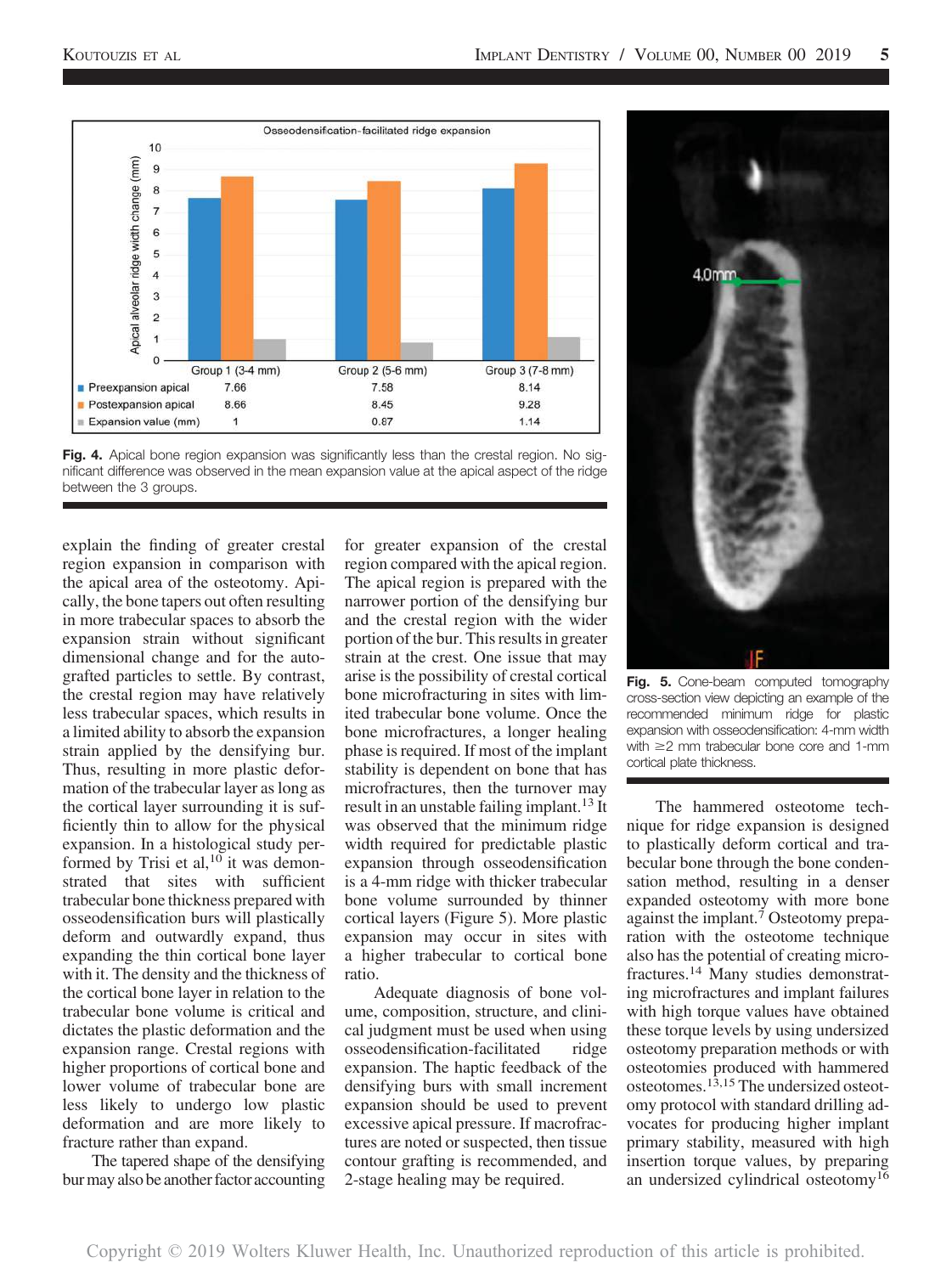to receive a wider tapered implant. This model tends to produce a lasting compression of bone tissue by the implant and may create microfractures and pressure necrosis of bone<sup>16</sup> specifically in the crestal region where there is usually, particularly in the mandible, a limited volume of trabecular bone and higher volume of cortical bone.

Osseodensification creates higher implant primary stability with higher insertion torque values through 2 different methods; the first method is compaction autografting of the osteotomy, which occurs as the native bone particulates are displaced into both the lateral and the apical trabecular spaces.<sup>9</sup> These autografted particles result in an additional bone volume that will contact the implant during insertion. $9-11$ Second, the compacted bone into the internal walls of the osteotomy that have undergone elastic deformation will spring-back into the center resulting in higher implant stability.<sup>9</sup> These mechanisms of providing higher primary stability differ from that of the undersized osteotomy model. Therefore, there is no need to undersize the osteotomies with osseodensification. Rather, it is recommended to oversize the osteotomy in ridge expansion cases to prevent the implant thread from overstraining the expanded bone during the implant insertion.

Although data are limited on the ISQ values during the 3- to 6-week healing period, 16 cases have demonstrated continued stable ISQ values during the first 6 weeks of healing. This information suggests that stability of the implant is retained during the healing process rather than having a reduction in stability while remodeling occurs.<sup>17</sup> This finding can also be explained by the compacted autografting. The autogenous compacted bone particles serve as nucleation for new bone formation.<sup>10–12</sup> Thus, as bone turnover occurs, the graft particles can quickly turnover, resulting in a potentially seamless transition from primary to secondary stability.<sup>11,12</sup>

## **CONCLUSION**

Based on this retrospective study, the following observations can be made:

2 implants have failed to integrate, there was expansion in all sites prepared with osseodensification, ISQ and their insertion torque appeared to be relatively high, greater expansion was observed in thinner ridges with adequate trabecular bone volume, and the expanded ridge allowed for implant placement in native bone with sufficient primary stability and potentially reduced the need for independent bone augmentation surgery. Alveolar ridge expansion by osseodensification in sites with cortical type I bone or in sites with a limited volume of trabecular bone as well as in a resorbed ridge site that is equally thin at the crest and the base may produce a higher risk of bone overstraining and microfractures. In these sites, it is recommended to develop the tissue volume with GBR before expansion with osseodensification.

Controlled clinical studies with larger sample size are required to further assess the efficacy of this technique and evaluate its patient-related outcome.

#### **DISCLOSURE**

S. Huwais states he is the founder of osseodensification and the inventor of the Densah Bur. All other authors claim to have no financial interest, either directly or indirectly, in the products or information listed in this article.

#### APPROVAL

Treatments and data collection were performed retrospectively according to standardized and routine treatment protocols. This retrospective analysis was observed in full accordance with the World Medical Association Declaration of Helsinki. All patients signed a consent form. The patients' specific files and data were kept confidential. The extracted data were assigned a random case number. The patients' initials were not used as case identifiers.

# ROLES/CONTRIBUTIONS BY AUTHORS

T. Koutouzis: Co-first author, concept/design, data extraction and analysis, drafting of the article, critical revision, and final approval. S. Huwais: Co-first author, concept/design, data extraction and analysis, drafting of the article, critical revision, and final approval. F. Hasan: Concept/design, data interpretation, data extraction and analysis, drafting of the article, critical revision, and final approval. W. Trahan: Concept/design, data interpretation, data extraction and analysis, drafting of the article, critical revision, and final approval. T. Waldrop: Concept/design, data interpretation, data extraction and analysis, drafting of the article, critical revision, and final approval. R. Neiva: Concept/design, data interpretation, data extraction and analysis, drafting of the article, critical revision, and final approval.

#### **ACKNOWLEDGMENTS**

This research has been previously presented as a scientific poster by Dr. David Lipton at the 2015 American Academy of Periodontology Annual Meeting in Orlando, FL, USA.

### **REFERENCES**

1. Spray JR, Black CG, Morris HF, et al. The influence of bone thickness on facial marginal bone response: Stage 1 placement through stage 2 uncovering. Ann Periodontol. 2000;5:119–128.

2. Koutouzis T, Neiva R, Nonhoff J, et al. Placement of implants with platform-switched morse taper connections with the implant-abutment interface at different levels in relation to the alveolar crest: A short-term (1-year) randomized prospective controlled clinical trial. Int J Oral Maxillofac Implants. 2013;28:1553– 1563.

3. Buser D, Martin W, Belser UC. Optimizing esthetics for implant restorations in the anterior maxilla: Anatomic and surgical considerations. Int J Oral Maxillofac Implants. 2004;19(suppl): 43–61.

4. Chan HL, Garaicoa-Pazmino C, Suarez F, et al. Incidence of implant buccal plate fenestration in the esthetic zone: A cone beam computed tomography study. Int J Oral Maxillofac Implants. 2014;29:171–177.

5. Koutouzis T, Lipton D. Regenerative needs following alveolar ridge preservation procedures in compromised and noncompromised extraction sockets: A cone beam computed tomography study.